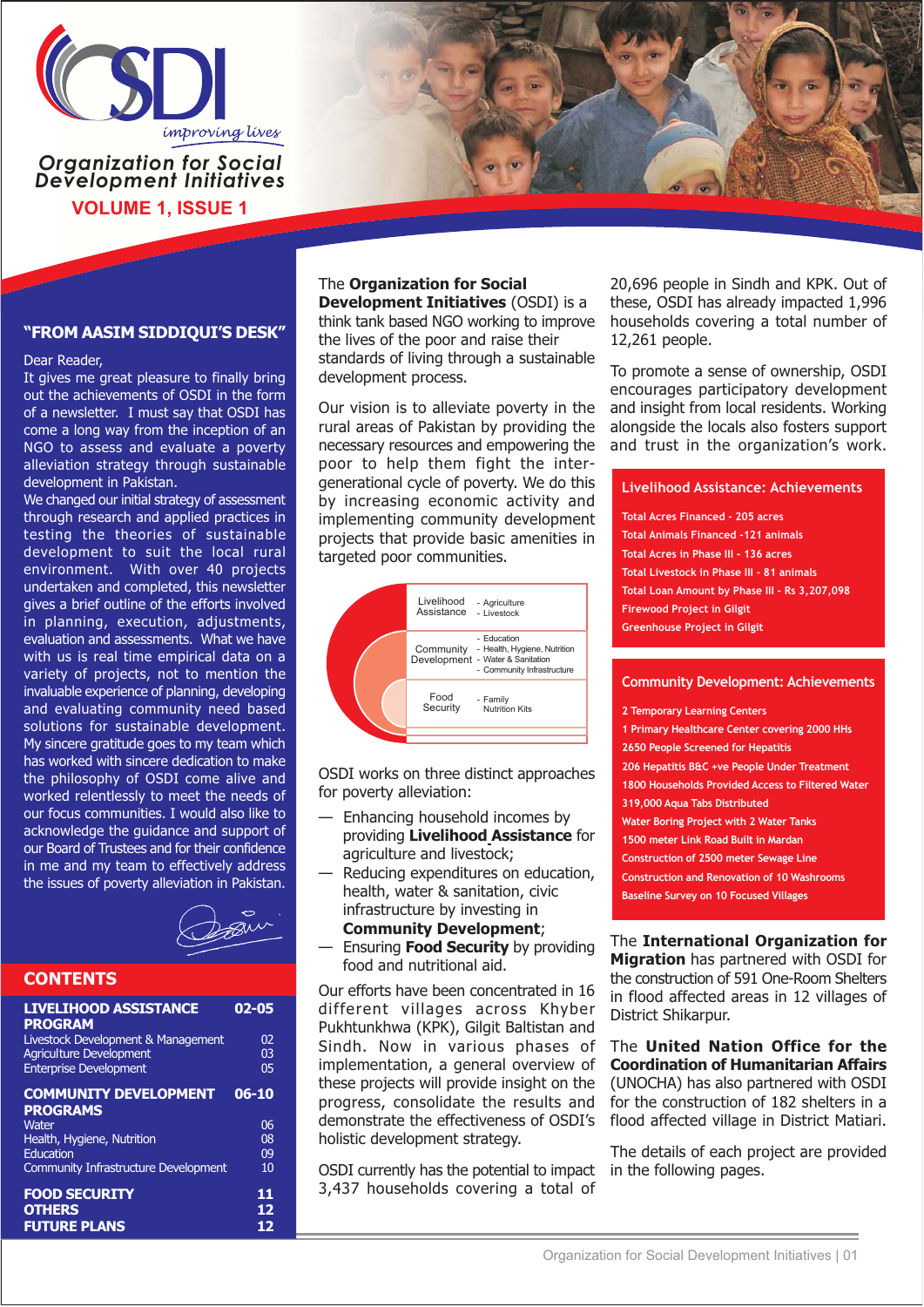

# **LIVELIHOOD ASSISTANCE PROGRAM**

**LIVESTOCK DEVELOPMENT & MANAGEMENT PROGRAM** 

#### Livestock Development Project-Phase I

OSDI initiated the Livestock Development Project in



selected villages of District Khairpur by providing them the appropriate means and tools to escape the vicious poverty trap. Three families from Shambani

Balouch community of village Jan Mohd Vandiar and Banbharo community of village Pir Bux Banbharo were selected.

The project began in September 2009 with the purchase of livestock from the capital provided through micro-financing from OSDI. The selected families raised and fed the livestock until their weight increased significantly and it was time to sell them. OSDI conducted workshops in collaboration with the local veterinarians to teach the project committee about livestock development and good husbandry practices. As a result, people began to take better care of their animals in terms of health and nutrition, witnessing remarkable results. The project completed its tenure in November, i.e. around Eid Ul Azha, in order to maximize sales revenue for the animals. After all the deductions including the repayment of the interest free loan, the targeted families were left with a significant profit.

#### Livestock Development Project - Phase II

OSDI initiated the second phase of the program in the Shambani Balouch community of village Jan Mohd Vandiar and Banbharo community of village Pir Bux Banbharo. Over the course of six months, workshops on the health of the livestock from the previous project were repeated. A series of new workshops on the nutritional aspects and shed construction for the livestock to produce healthier animals were also conducted in collaboration with Livestock and Dairy Development Board (LDDB) and the local veterinarian.

The mutual understanding and trust developed between OSDI and the communities in Phase I made Phase II a success as well.

Gul Hasan earned a profit of Rs. 28,600 and utilized it for constructing an animal shed and to pay for groceries. Abdul Hadi earned a profit of Rs. 19,535 that enabled him to purchase an ox and pay for several household expenses. Abdul Ghani earned a profit of Rs 9,850 out of which he purchased two goats and bought groceries. Lastly, Shahmeer Baloch made a profit of Rs 6,850 and utilized it on groceries and household expenditure.

#### Livestock Development Project - Phase III

The third phase of the program has been launched in early March 2011 in villages Jan Mohammad Vandiar, Goth Pir Bux Banbharo, Kamal Khan Lashari and Mulko

Wahan of District Khairpur and villages Nawa Kally and Saeedabad in District Mardan, A total number of 21 families have been selected for this project.



OSDI has financed loans for these families to purchase livestock. A total number of 81 animals have been purchased. These identified families are expected to raise and feed their livestock until it is time to sell them i.e. before Eid ul Azha. This strategy is expected to work through a three-pronged approach: an increase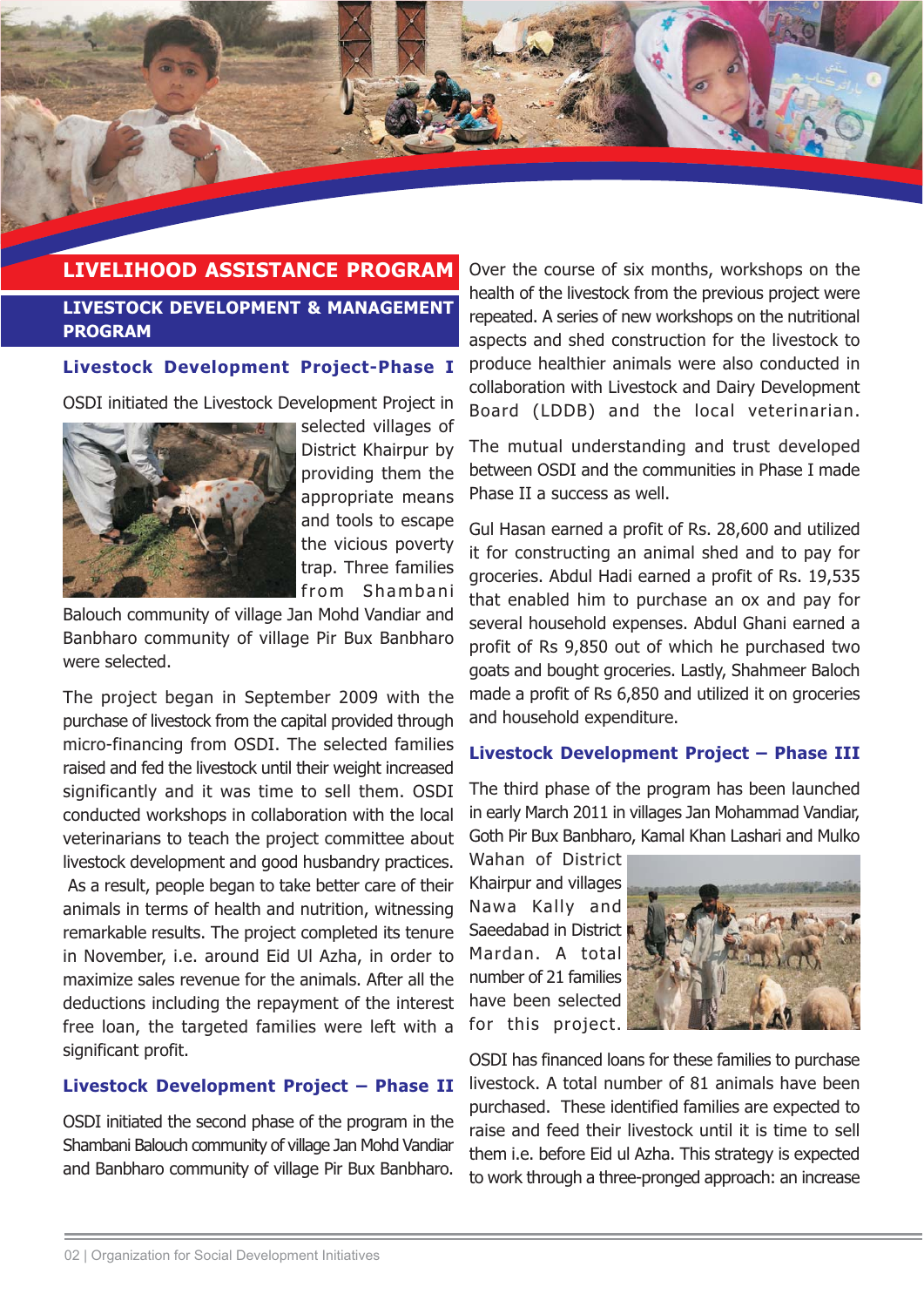in the monthly income of targeted families; contribution towards asset creation by these focused households; and an attempt on part of the project beneficiaries to come out of the debt cycle through economic empowerment. A participatory approach similar to the previous phases has also been adopted in this one whereby OSDI will work in close collaboration with the focused families, providing livelihood and food security on a sustainable basis.

#### AGRICULTURE DEVELOPMENT PROGRAM

Agriculture forms the backbone of the economy and yet outdated methods are used to cultivate crops. Improper management, less knowledge and a dearth of capital prevent many farmers from increasing their productivity year after year.

### Agriculture Development Wheat Project I -**District Khairpur**

OSDI initiated an Agriculture Development Program with the objective of helping families break free from the poverty trap so that they could have a more stable



source of income and savings. A total number of four were families selected to cultivate wheat from Shambani, Sahito and **Banbharo** 

community from villages Jan Mohd Vandiar, Pir Bux Banbharo and Mulko Wahan in District Khairpur. The project was launched in November 2009.

Through informal meetings, farmers were provided quidance about the significance of appropriate methods and techniques for using the correct amount of fertilizers, right kind of seeds, advantages of using tractors etc. which resulted in higher yields of crops. The obvious increase in returns was also attributed

to the farmers being able to use the necessary quantity of fertilizers and new seeds in contrast to earlier processes when they were unable to use the required amount due to the exorbitantly high interest rates of informal credit (between 30% and 75%). The profit was used to pay off the loan, threshing the wheat crop and paying for groceries. Even after these expenses, the focused families retained significant profits.

### **Agriculture Development Cotton Project II -District Khairpur**

The Agricultural Development Project II was initiated in May 2010 with cotton as one of the major crop of

Rabi Season (May -October). The project ran till early August. Unfortunately, over the course of the 2010 monsoon season i.e. by mid August, Pakistan



experienced the worst floods and rains affecting 84 out of 121 districts in Sindh, District Khairpur was one of the affected areas, where most of the villages were severely affected and several thousand acres of cotton and sugar cane fields were submerged, including OSDI focused areas selected under Agriculture Development Cotton Project II.

The flood and rainwater destroyed the majority of standing crops, resulting in a shortage of supply and substantial increase in demand. Cotton was sold at almost thrice that of the expected price. Benefiting from this scenario, three out of eight targeted families paid off their OSDI interest free loan while the remaining five could only return 50% of the loans.

Since these targeted families could not benefit as expected these eight including seven new have again been selected for Agro Project III.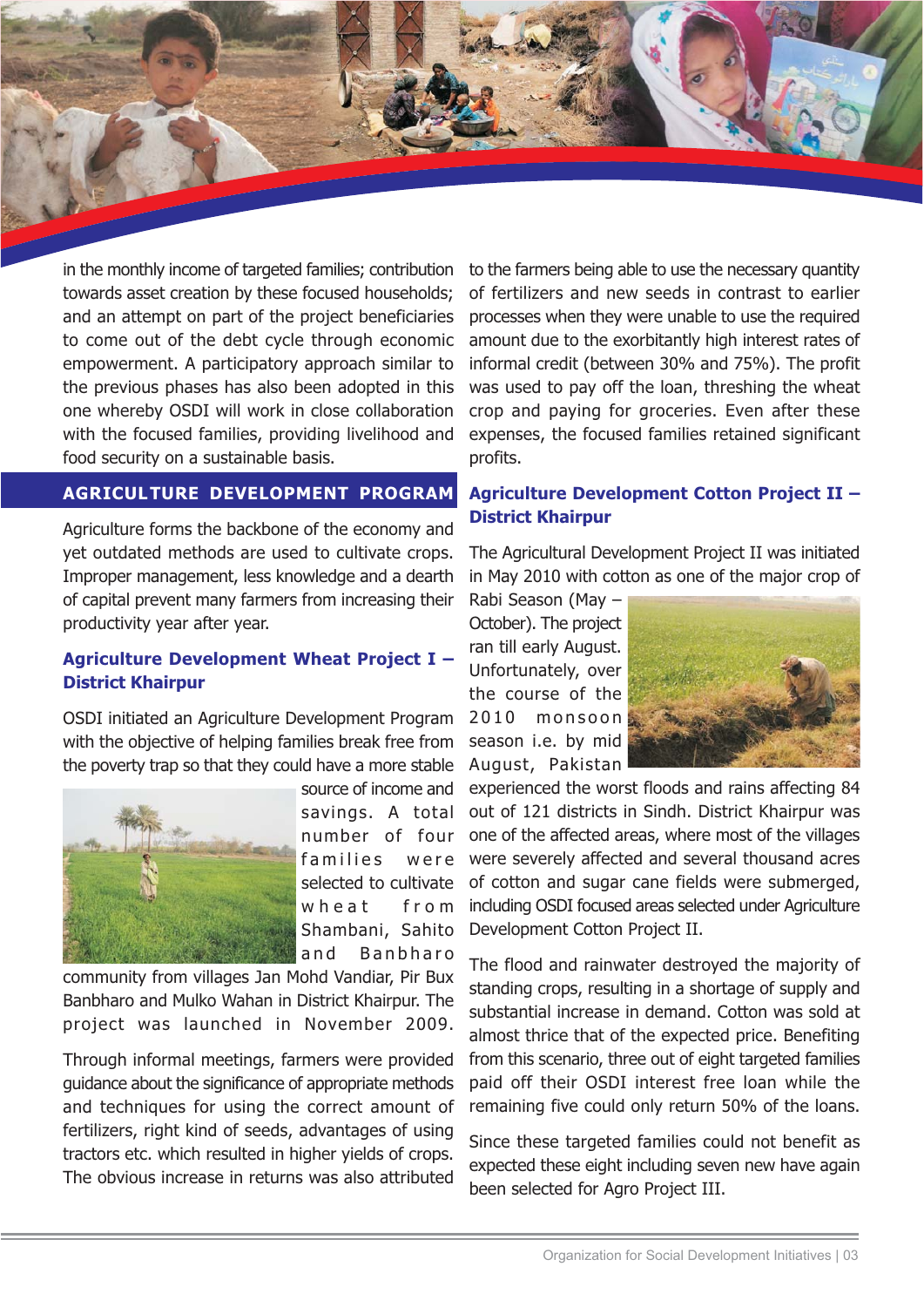

### **Agriculture Development Wheat Project III-District Khairpur (on-going)**

Spanning over a period of about five and a half months, the Agriculture Development Wheat Project-III was initiated in November 2010 targeting the communities of Sahito, Shambani, Bhanbharo, Sheikh and Malacha based in village Jan Mohammad Vandiar, Pir Bux Banbharo, Mulko Wahan and Amin Sheikh of District Khairpur.

The land has been ploughed and cultivated, and it is expected to yield positive results by May 2011.

#### Agriculture Development Wheat Project I -**District Shikarpur**

The Agriculture Development Wheat Project I was initiated in November 2009 while targeting three familes from the Shar community in village Malhee, District Shikarpur.

Informal meetings were held to quide the farmers about better cultivation methods and the changes that mechanization could bring. The obvious increase in returns was attributed to the farmers being able to use the necessary quantity of fertilizers and new seeds. Additionally, the boost in the yield allowed them to understand the importance of better seeds, fertilizers, other agricultural techniques and mechanization processes. The provision of appropriate means and resources not only helped the focused families to improve their livelihoods but also enabled them to generate a sustainable source of income.

### **Agriculture Development Rice Project II -District Shikarpur**

OSDI initiated the Agriculture Development Rice Project-II in June 2010 while targeting the Shar community based in village Malhee of District Shikarpur.

UC Zarkhel in District Shikarpur was also declared as an affected UC for Relief and Rehabilitation purpose

by government authorities. Floods and rainwater destroyed the majority of standing crops, including those in the OSDI focused village selected for Rice

Project-II. About 70 to 80 mounds (2800 to 3200kg) of yield per acre was expected but due to heavy destruction caused by floods, 18 mounds (720kg) per acre on average was



produced. This resulted in shortages. Per mound rice was sold for Rs. 720 instead of the expected estimated price of Rs. 500. The targeted families only managed to return 50% of their interest free loans to OSDI due to partial loss of crops.

These families, excluding one that has relocated since, have again been selected for OSDI Agriculture Development Wheat Project-III.

### **Agriculture Development Wheat Project III -District Shikarpur (on-going)**

Focusing on a total number of 13 families, including

five previous ones,

the Agriculture **Development Project-**III has been initiated by OSDI in village Malhee and Old Zarkhel of District Shikarpur.



The project commenced in December 2010 and results are expected by May 2011.

### Agriculture Development Wheat Project I -**District Matiari (on-going)**

OSDI has initiated an Agriculture Development Wheat Project I in December 2010 in village Mari Mohd Khan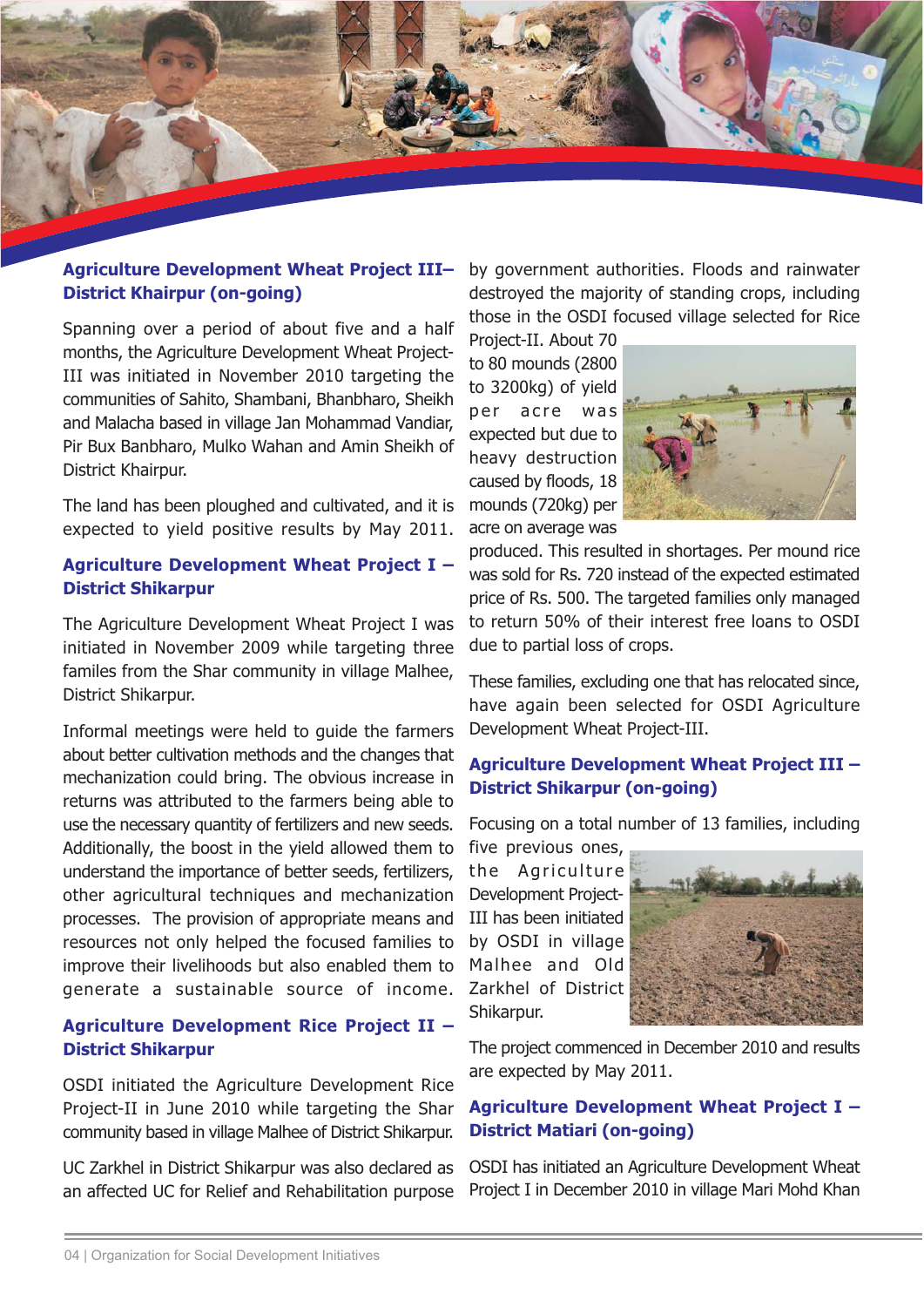

of District Matiari. A total of 12 families have been selected as project beneficiaries. Results are expected by May 2011.

#### **ENTERPRISE DEVELOPMENT PROGRAM (EDP)**

#### **Firewood Project**

OSDI launched the Firewood Project in village Nomal, Gilgit Baltistan in December 2009. Unlike many villages in Gilgit, Nomal has access to electricity but still does not have access to gas, which is among the basic necessities in our life today. The project was initiated with the goal of enabling a household to improve their income generating ability by providing them the appropriate means and tools to help them raise their income and standard of living.

One family was selected for this particular initiative, with the project being divided into six cycles and each cycle lasting over a period of 14 days. An initial interest free loan was provided to buy a portable wood cutting machine to chop the large logs into smaller chunks throughout the day so they could easily be used as firewood. The profit from the first cycle was then reinvested into buying wood for the second cycle, continuing until the fifth cycle. Due to the increased demand for firewood, this family had to hire a local part time worker on daily wages to assist in the firewood business.

As a result, this initiative not only helped the family to improve their own living conditions but also provided local employment opportunities, stimulating economic activity there. Such income generating techniques not only add to household income levels but also help ensure sustainable livelihoods of families, and thus lead to sustainable development in the long term.

#### **Greenhouse Project**

The Greenhouse Project was initiated in village Nomal, Gilgit Baltistan in November 2009. The project goal was firstly to provide an opportunity to the focused household to generate an additional source of income by utilizing previously learned skills and techniques. Secondly, capacity development would enable access to fresh produce. Thirdly, to enable the targeted

farmer and also the other locals to grow three crops per year w a s another motivating factor for initiating this project.

weather **B** a d conditions and formation of a natural



lake not only affected the drying process of fruits like apricots and mulberries but also affected the production and sale of the seedlings of vegetables grown by Malik Shah in his greenhouse. Only 25% of the seedlings were sold because the villagers preferred to buy wheat seeds instead of catering to the anticipated shortfall in supply. Also a few families left the village to shift to relief camps for safety. Malik Shah, the focused head of household, was earning Rs. 15,500 per month before the intervention of the program. As per estimates if he would have continued with the project, his total income over the period of 10 months would have been Rs. 1,97,250 i.e. 19,925 with an increase of Rs. 4,425 per month.

Despite all the obstacles, Malik Shah generated an income of Rs. 9,100 from the greenhouse during the course of five months. This source of regenerative income will improve his living conditions for years into the future. The project serves as a model for the villagers to learn from Malik and use the same technique to boost their own productivity.

#### **Vegetable Project**

A vegetable project spanning over a period of three months was launched in Oct 2009 in village Nomal, Gilgit Baltistan.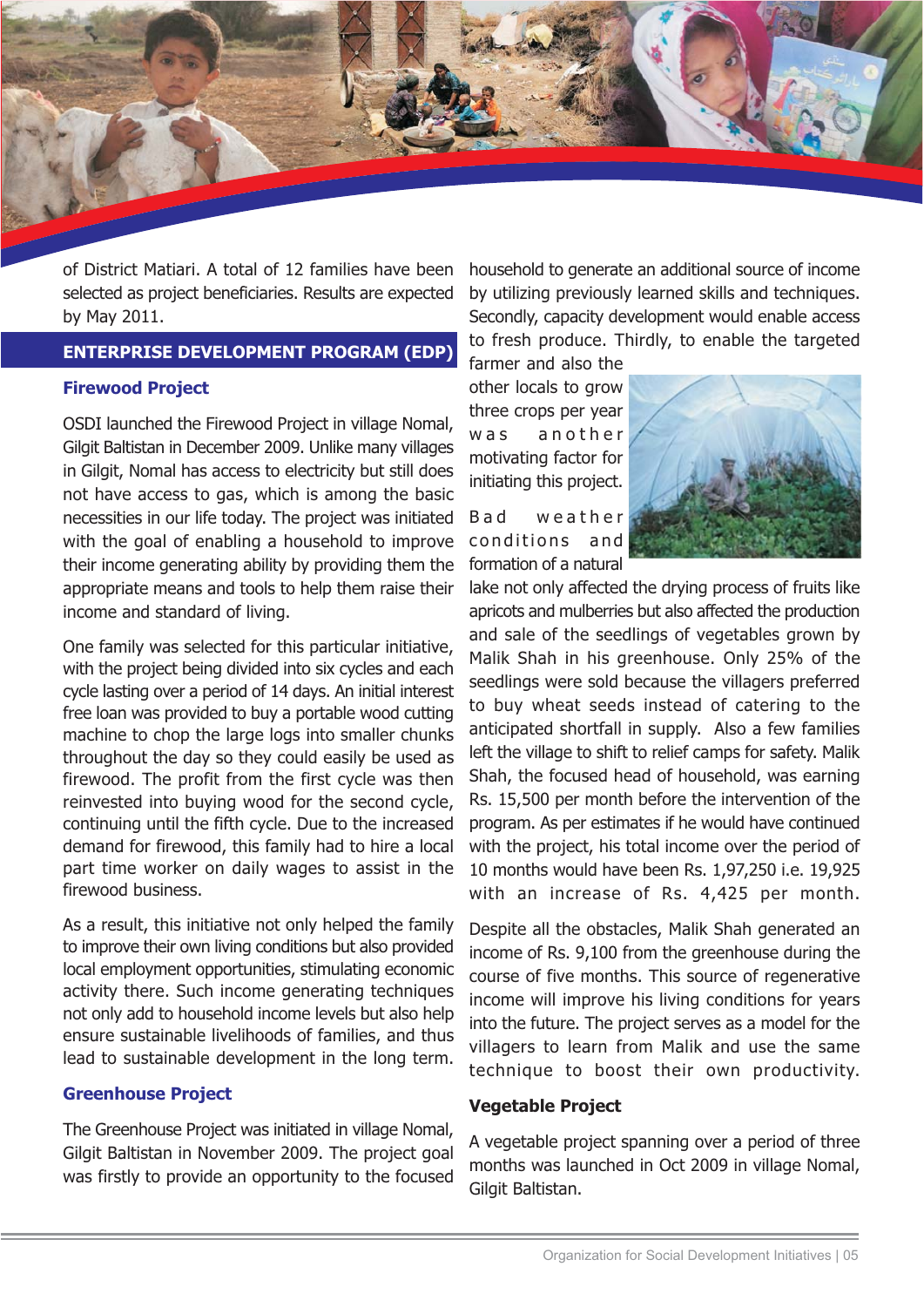Karim Khan received an interest free loan of Rs. 4,375 to plant potherbs and spinach on approximately half kanal of land. Luckily for him, a small investment gave him twice the profit in three months. Karim Khan earned a total of Rs. 13,725 after selling those vegetables in the local market. After payment of the interest free loan, Karim Khan's skill enabled him to have an additional income of Rs. 9,350, giving an amount of Rs. 3,116 per month. The rise in income empowered him by enabling him to increase his savings and deploy his skills for productive use. Previously he was saving approximately Rs. 200 a month, forcing him to reduce his expenses on buying nutritional and healthy food for the family. This is a practical example for the villagers to learn from Karim and use the same technique to generate additional income, lifting themselves out of extreme poverty.

# **COMMUNITY DEVELOPMENT PROGRAMS**

#### **WATER**

Water is essential for life and yet, access to clean drinking water is not present in many villages to this day. Moreover, water borne diseases are one of the major health issues in the rural areas of Pakistan.

#### **Lifestraw Water Filters Distribution-Phase I**



A Lifestraw water filter distribution project has been developed by OSDI in order to provide clean and safe drinking water to the villagers. LifeStraw filters are designed to

remove 99.99% of waterborne bacteria, viruses and parasites.

Based on the level of microbiological, physical (turbidity, hardness, colour) and chemical analysis of water testing reports of village water sources, a total number of 14 villages across district Khairpur, Shikarpur and Matiari were selected from Sindh for the implementation of the water project. To stress the significance of safe drinking water, OSDI also carried out an illustrative awareness campaign.

1000 Lifestraw filters were distributed in villages from District Shikarpur, Khairpur and Matiari amongst all the families and one school.

### The World Health Organization donates agua tabs- providing safe drinking water

The World Health Organization (WHO) donated 19,000 aqua tabs to support OSDI's ongoing initiative on the awareness and provision of safe drinking water. OSDI field staff were trained by WHO's technical team, focusing on the proper usage of agua tabs along with a one-day training session at WHO's regional office in Hyderabad. The project began with a safe drinking water awareness campaign which was successfully carried out in mid December 2010.

These tablets were used along with the LifeStraw filters distributed earlier by OSDI in October 2010.



The objective of the program was to

provide access to safe drinking water and decrease the risk of water borne diseases for the flood affected population.

18,930 aqua tabs were distributed amongst 631 targeted households, impacting 4,333 local residents of the villages of Mari Mohd Khan, Sukio Mir Jat and Jamal Hajano in District Matiari. Each tablet cleans 10 liters of water per day which is more than sufficient for household consumption.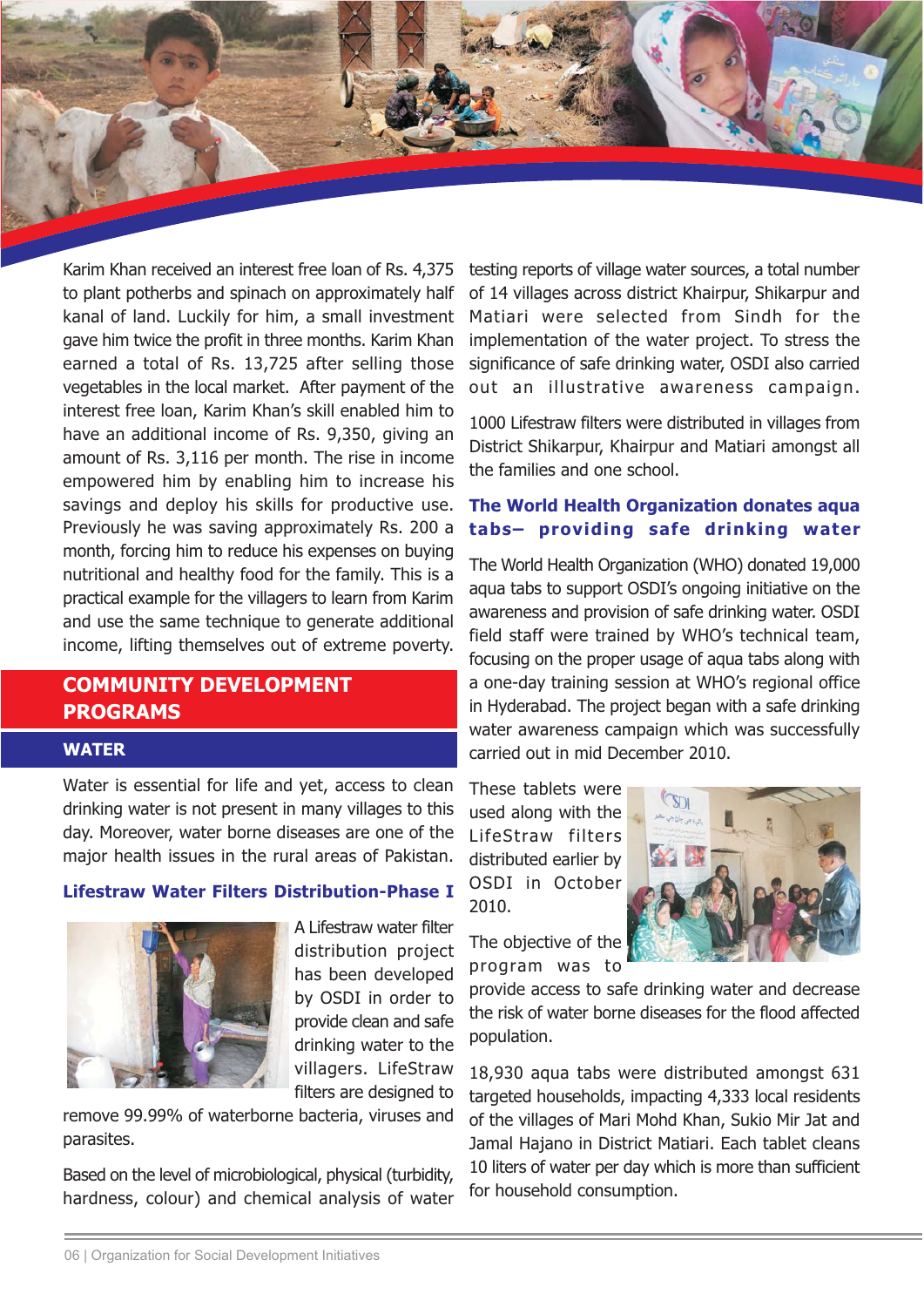

#### Islamic Relief donates Aqua Tabs - ensuring local women's access to Safe Drinking Water

The Islamic Relief UK donated 30,000 Aqua tab strips (300,000 tabs).

These tabs were distributed in 11 villages across District Shikarpur, Khairpur and Matiari during February 2011 by OSDI field staff based in respective areas.

#### Lifesaver Jerrycan Distribution-ensuring safe drinking water facility

Mahvash and Jahangir Siddigui Foundation donated 50 Lifesaver Jerrycans. This is a portable filtering device that rids water of its impurities and reduces the onset of diseases.



OSDI has distributed these Jerrycans to benefit 870 households in six villages in District Shikarpur, Khairpur and Matiari in January 2011.

order to maximize the benefits and to cover a large population, these Jerrycans have been distributed at the community level. About 17 households will be sharing one Lifesaver Jerrycan. Having the capacity of cleaning 15,000 liters of water, 50 Jerrycans will be cleaning 750,000 liters of water, providing access to safe drinking water to 870 households for a period of three to four months.

### Water Boring Project, Sukio Mir Jat, District **Matiari**

The objective was to provide a safe drinking water source at the village level for drinking and cooking to reduce the occurrence of water borne diseases, thereby minimizing health expenditures and raising the standard of living. The project was also aimed at decreasing

hardships in fetching water from faraway places to lessen their household workload. **Benefiting** population of about 1,334, this project



ensures access to drinking water for 198 households.

Considering the fact that more than 75% of the water consumed in village Sukhio Mir Jat, District Matiari is brackish (as per PCRW & PCSIR water testing reports), OSDI has completed a water boring project in the village in January 2011.

Excavations were made in two targeted settlements: Paricho and Sunani. To extract the ground water with an electric motor, two water tanks (8x8 ft each) were constructed. With two taps attached, each water tank can store more than 7,000 liters of water and provide storage facility for water to the local populace in the area.

Supplementing OSDI's initiative, the people of Sukhio Mir Jat actively participated and shared 15% of the project cost. The completion of the project provided 198 households easy access to safe drinking water.

## **HEALTH, HYGIENE & NUTRITION**

**Hepatitis B&C Prevention and Control Program** 

### Village Sukhio Mir Jat-District Matiari, February 2010

In an attempt to combat the rising number of Hepatitis cases in Sindh, OSDI initiated a Hepatitis Prevention and Control Program with the collaboration of Government of Sindh in District Matiari and Khairpur for Hepatitis screening, vaccination and eradication.

The campaign started in village Sukhio Mir Jat in the last week of February 2010, and was spread over a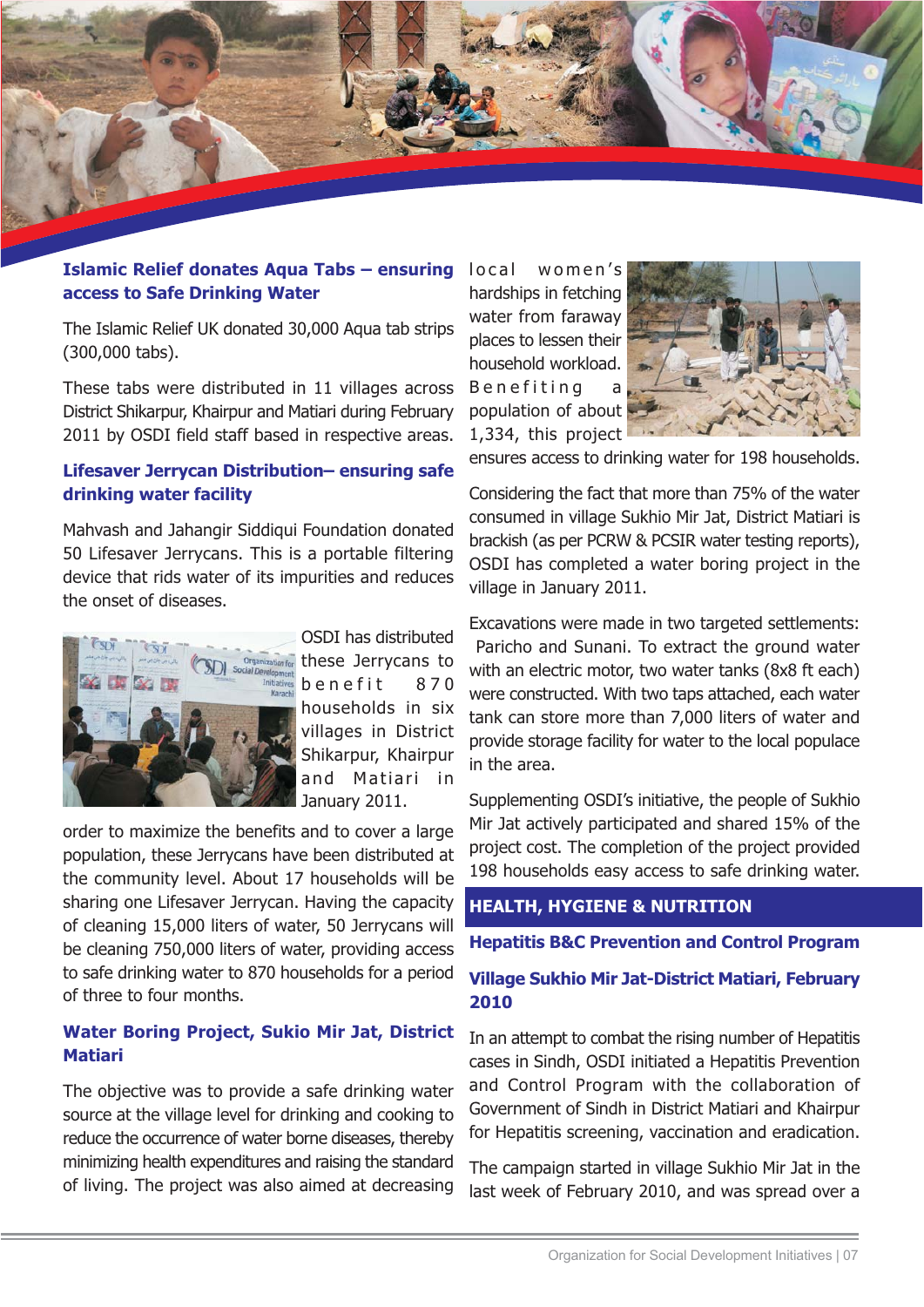series of six camps during which screening and vaccination was carried out. The camp was visited by residents from six neighboring villages as well as residents of Sukhio Mir Jat.

Prior to the program, a large scale awareness seminar was run by means of flyers, posters and banners



through which the masses were informed about the causes and treatment of Hepatitis. As a motivation tool and to mobilize the villagers, flour bags

(weighing 2kgs each) were distributed to the participants at the end of every camp.

The camps screened a total of 826 individuals out of which 211 were children under the age of 15, 11 people were found to be potentially Hepatitis B positive and the remaining 815 individuals received vaccination for Hepatitis B. After all relevant tests were carried out, a total of 103 patients were found to be Hepatitis C positive and no one was found Hepatitis B positive. The infected individuals were referred to the government treatment program at Hala for further treatment. The treatment continues to be monitored by OSDI field staff.

### Village Mari Mohd Khan, District Matiari, January 2011

After the successful completion of the Hepatitis Prevention and Control Program in Sukio Mir Jat, it was also initiated in village Mari Mohammad Khan, District Matiari. The campaign began in the first week of January 2011.

A total number of 873 individuals (439 males and 434 females) were screened. Of these people, 277 were

children: 132 boys and 145 girls. 11 (four females and seven males) and 32 (16 male and 16 females) individuals were found Hepatitis B & C positive, respectively. One female was found co-infected. The ICT test confirmed these 43 individuals were indeed Hepatitis B & C positive, and were therefore referred for the ELIZA test. The ELIZA test confirmed 12 (eight Hepatitis B positive, three Hepatitis C positive and one co-infected) individuals as positive who then went through the PCR test. Four individuals have been finally confirmed as positive, out of which one is Hepatitis B positive and three are Hepatitis C positive. These four infected ones are currently under treatment.

### Village Kamal Khan Lashari, District Khairpur, **February to March 2011**

After the successful implementation of OSDI's Hepatitis Prevention and Control Program in District Matiari, the program has now been launched in village Kamal Khan Lashari, District Khairpur, under the Chief Minister's Program, 'Hepatitis-Free Sindh,' in collaboration with the District Government's Health Department.

Prior to the launch of the program, the beneficiaries were informed about the causes and treatment of Hepatitis by means of flyers, posters and banners. Conducted



by the respective field staff, these awareness seminars were held from 27<sup>th</sup> February to 2<sup>nd</sup> March 2011. The three day campaign was started on 3rd March 2011. A total number of 920 individuals were screened and vaccinated, respectively. Out of these 920 individuals, 90 (63 Male & 27 Female) and nine (five male and four female) have been confirmed as Hepatitis B and C positive.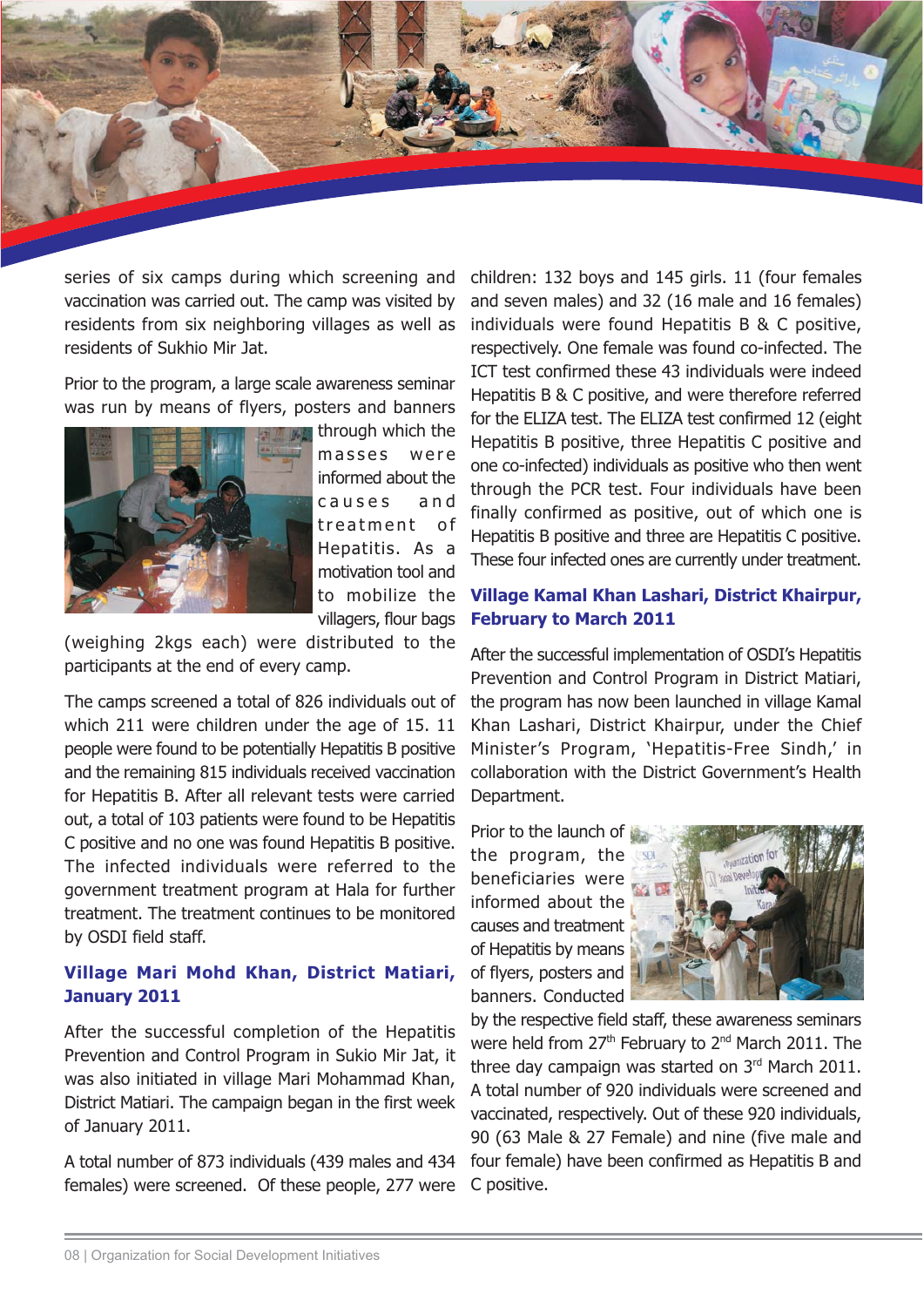Phase I of the program has been completed during which mass ICT screening of both Hepatitis B and C, vaccination of all Hepatitis B and C negative have been carried out. The individuals who have been



found ICT positive will go through the ELIZA test for further confirmation. The remaining two doses of Hepatitis B vaccine given will be respectively to all the Hepatitis B negative

individuals of Phase I with the gap of one month between doses.

### **Primary Health Care (PHC), District Shikarpur**

The health infrastructure in villages insufficiently caters



population. Often a hospital, clinic or facility is not present within close proximity and/or the care provided is subpar. OSDI has stepped in

to bridge the gap between the needs and availability of quality healthcare.

To minimize the regular health expenditures and hence improve the living standard of poor people in rural areas, a Primary Health Care unit (PHC) has been setup by OSDI in village Old Zarkhel, UC Zarkhel, District Shikarpur. With the objective of providing primary health care facilities to the local people, a PHC equipped with basic medicines is functional from  $28<sup>th</sup>$  Feb 2011. Along with supporting staff, a doctor, a dispenser and a Lady Health Visitor (LHV) have been appointed by OSDI.

With about 25 villages located in and around the area, the PHC is expected to benefit around 16,000 people

covering approximately 2,000 households. The PHC is also expected to decrease major diseases such as diarrhea, typhoid, skin infections and malaria, therefore minimizing the regular health expenditures of local people and also contributing towards a healthier life.

#### **Three Day Polio Campaign**

To strengthen and ensure maximum polio coverage of children less than five years in remote areas of Sindh, OSDI has joined hands with the district government of Shikarpur, Khairpur and Matiari. In Shikarpur, the activity was organized at OSDI's Primary Health Center (PHC), Old Zarkhel.

The targeted villages include Old Zarkhel, Godho Shar, Malhee, Gull Burriro, Mulko Wahan, Jan Mohd Vandiar, Pir Bux Banbhro, Kamal Khan Lashari, Jamal Hajano, Sukio Mir Jat and Mari Mohd Khan.

The three days campaign was initiated on 9th May 2011.

#### **EDUCATION**

### **Temporary Learning Center (TLC), District Shikarpur**

Access to eductaion is the right of every citizen of the world. OSDI has created two Temporary Learning

Centers (TLCs), which will be converted into formal schools eventually. The objective of the program is to provide basic literacy skills to children aged five to fifteen years, who



have never been enrolled in any formal or informal institution. Education enhances incomes through higher skill sets.

Considering the absence of any schooling facility around the area, Temporary Learning Centers (TLCs)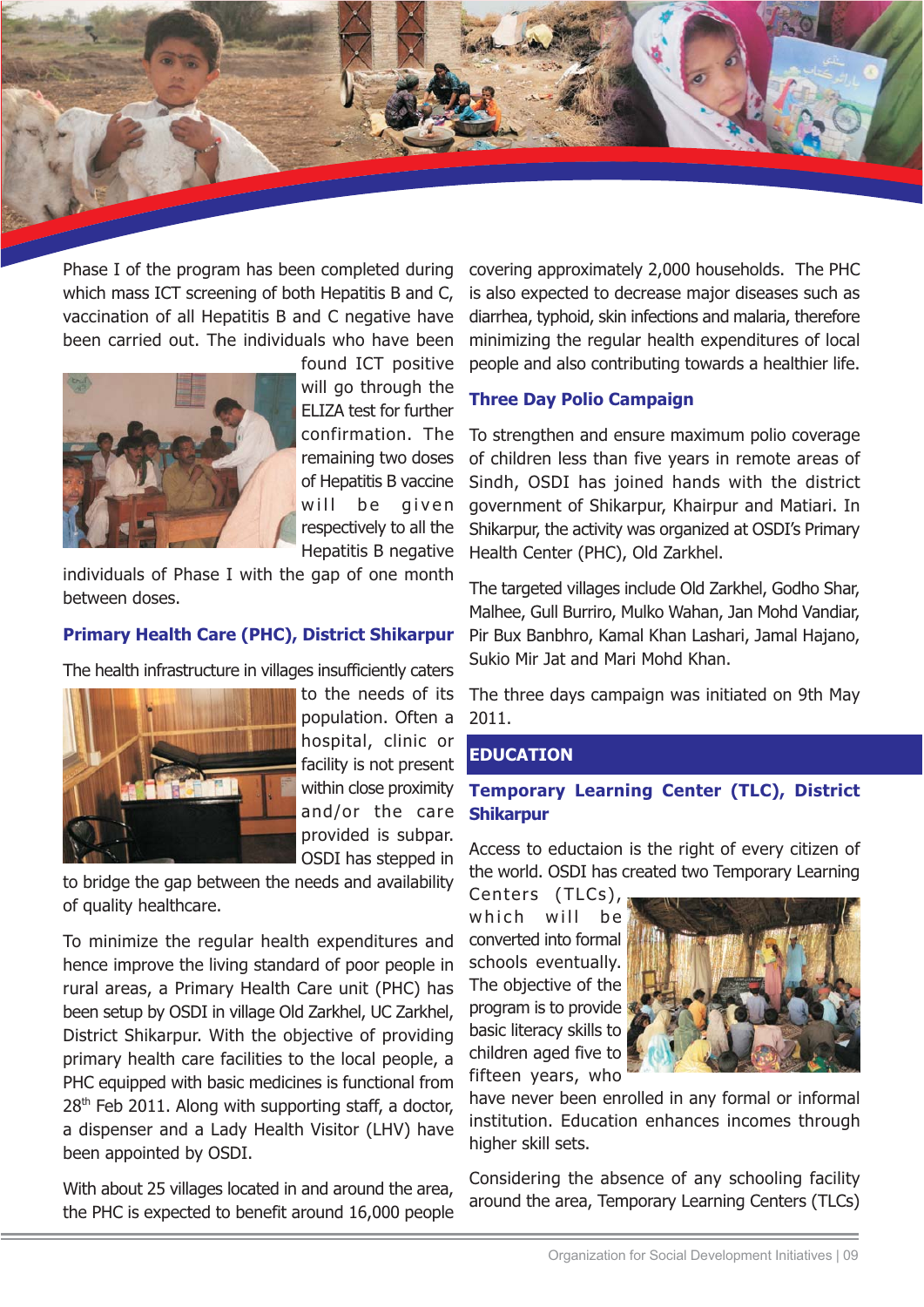

have been established in village Malhee, Tehsil Khanpur, District Shikarpur in February 2011.

Since the targeted communities had existing cultural constraints they did not send their children, especially girls, to schools located far away from their village. Autags (common sitting area of local families) were selected for the project. The Soomro and Burriro community voluntarily provided their Autags to set up the TLCs during the day. With the help of active community members, these Autags were renovated by OSDI to cater to requisite needs. The teachers within the community have also been provided training.

Using the Sindh Textbook curriculum, 86 students are now enrolled in the basic literacy program (40 children in TLC I and 46 children in TLC II). They attend 4-hour classes, 6 days a week. Both boys and girls are now enrolled in these TLCs.

Extending cooperation to the program, the local Executive District Officer (Education) has also donated some textbooks to these TLCs.

## **COMMUNITY INFRASTRUCTURE DEVELOPMENT PROGRAM**

### **Sewage & Lavatory Program in Pirsai, District Mardan, KPK**

OSDI initiated a Sewage & Lavatory Program in village



Pirsai, District Mardan, KPK in June 2010.

The sewage line project, while providing a proper water drainage channel to the villagers, contributed in making health and hygienic conditions better. For the first time there was

no stagnant water left by the monsoon rains in the area last year.

A 2,500 ft sewerage line was constructed. The 1x1 ft line runs from the centre of the village to a 12 ft deep septic tank. The community contributed roughly 59%



of the cost through material and labor, while the rest of the expenses were borne by OSDI.

10 communal wash rooms in different village localities were also constructed and renovated in the second part of the project. OSDI renovated eight lavatories in the Government Primary School for Boys, the Government Primary School for Girls, Madrassah for girls and the village mosque. Moreover, two new restrooms were constructed near the village Awami Hujra.

### Link Road Project, village Badam, District **Mardan, KPK**

In the northern areas, access to local markets and travel is made difficult by the mountainous terrain. The residents of village Badam in District Mardan had long commutes to the nearby Rustam Market as no

proper road connected their village.

OSDI has completed a link road of over 1500m long, providing easier access to the local market and enabling



motorized transportation services to reach Badam. The road has been built to benefit not only the people of Badam, but also to provide access for the rest of the nearby population to this remote area. In addition, tractor trolley, pick-ups and motor rickshaws will be able to come into the village for transporting goods and passengers accordingly. The road is also a way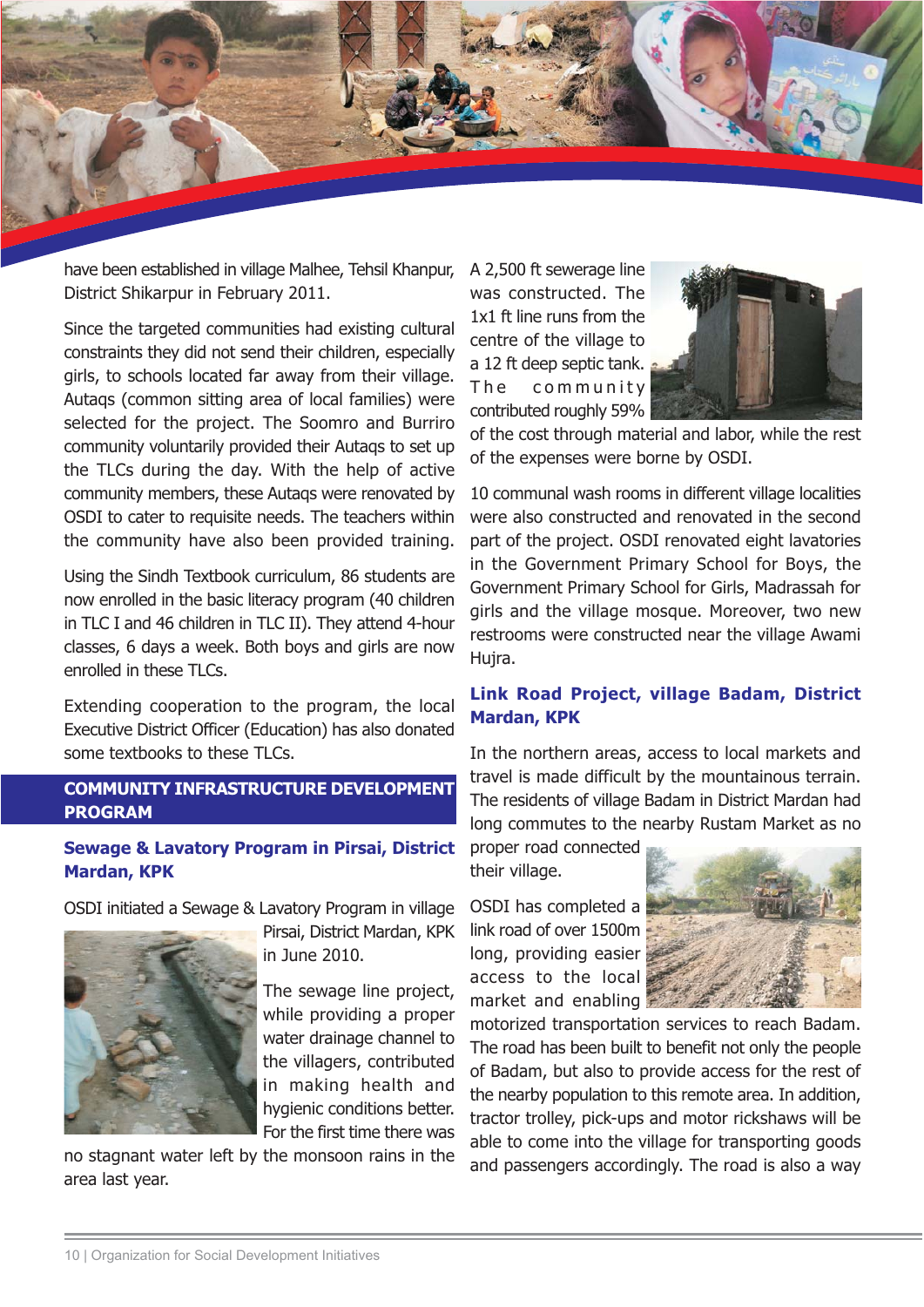

of providing faster and cheaper access to schools, markets and healthcare facilities for the villagers.

Over and above OSDI's implementing role, the people of Badam actively participated and shared 49% of the cost of the project.

### **Life-saving Emergency Shelter Solution** Program, District Shikarpur Funded by IOM **Funded**



To provide security, safety and physical protection to the flood affected population, OSDI has initiated a "Life-saving **Emergency Shelter** Solution Program"

in nine villages located in UC Zarkhel, District Shikarpur. The major focus will be on assisting those whose houses have been completely destroyed or heavily damaged with a special emphasis on shelter needs of vulnerable groups i.e. female headed households, elderly people, households with heavy dependency and people with disabilities.

Spanning over six months, the program funded by IOM will assist in the construction of 591 one room shelters.

As project methodology, the design principles defined by IASC (Inter Agency Standing Committee), and the Shelter Cluster will be followed as standard criteria. Indicators such as appropriate location, risk mitigation, resource effectiveness, climate, socio-economic and culture suitability have been prioritised.

### **Life-saving Emergency Shelter Solution Program, District Matiari Funded by UNOCHA**

UC Bhanot has been declared as one of the priority UCs for Relief and Rehabilitation purpose by government authorities. The Life-saving Emergency Shelter Solution Program will ensure one room shelter assistance (16x14 ft) to selected vulnerable households in village Jamal Hajano. With the help of the Community Representative Group (CRGs) and OSDI field staff, 1,350 people from 182 households whave been identified for shelter assistance. Out of these, 22 households are widows/female headed households covering 145-150 beneficiaries.

#### **FOOD SECURITY PROJECT**

The Food Security Project has been launched in village Mari Mohd. Khan, District Matiari with the objective

of guaranteeing a balanced nutritional meal to a family during a specified period of time. This program provides food security within six to eight weeks,



ensuring healthy meals for a family of seven for approximately 60 days.

A total number of 25 households have been selected who fall in the category of vulnerable households i.e. female-headed households, widows, and disabled women. The selected houses are required to have at least an area of 400 sq. ft. near their homes. These selected households have been provided training about the proper use and installation of nutrition kits for plantation of more than 100 raw vegetable plants by the team of Micro Drip (Pvt.) Ltd. Followed by a one day training session facilitated by OSDI held on 21<sup>st</sup> January 2011, these nutrition kits were distributed among the targeted beneficiaries on 25<sup>th</sup> January 2011.

Through food resource management, we have trained the targeted beneficiaries on planning and planting vegetables with the available resources- to ensure a balanced diet for these families.